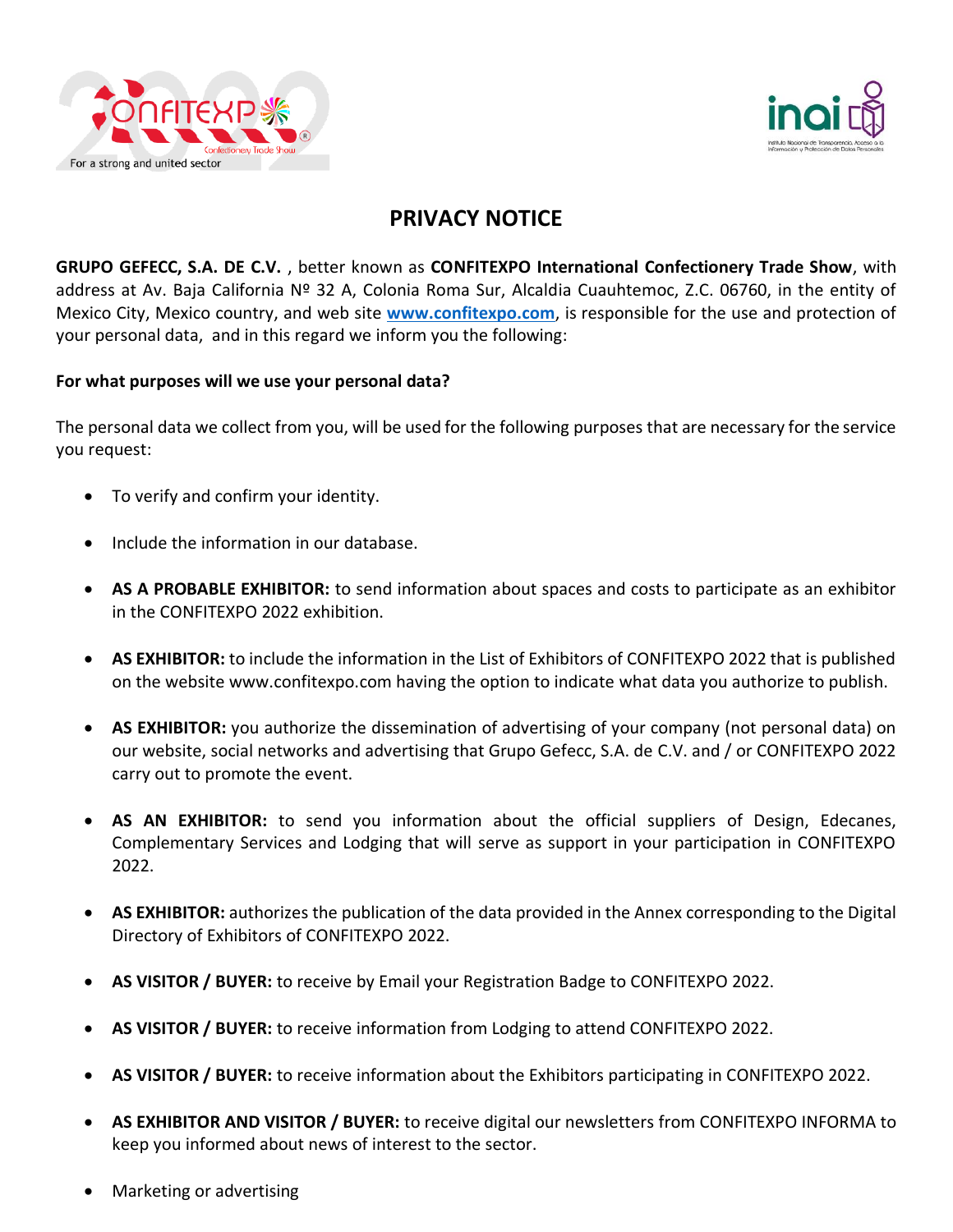



Commercial prospecting

# **What personal data will we use for these purposes?**

To carry out the purposes described in this Privacy Notice, we will use the following personal data:

*Number Tax ID Date of birth Cell phone Age Position held Workplace address Institutional or personal email Institutional telephone*

# **How can you access, rectify or cancel your personal data, or object to its use?**

You have the right to know what personal data we hold about you, what we use it for and the conditions of use we give it (Access). Likewise, it is your right to request the correction of your personal information in case it is outdated, inaccurate or incomplete (Rectification); that we delete it from our records or databases when you consider that it is not being used properly (Cancellation); as well as to oppose the use of your personal data for specific purposes (Opposition). These rights are known as **ARCO** rights.

To exercise any of the **ARCO** rights, you must submit the respective request through the following means:

# **[registro@confitexpo.com](mailto:registro@confitexpo.com)**

To know the procedure and requirements for the exercise of **ARCO** rights, we put at your disposal the following means:

### **[registro@confitexpo.com](mailto:registro@confitexpo.com)**

The contact details of the person or department of personal data, which is in charge of processing requests for **ARCO** rights, are as follows:

a) Name of the person or department of personal data: **CONFITEXPO REGISTRY**

b) Address: Calle Av. Baja California Nº 32 A, Colonia Roma Sur, Alcaldia Cuauhtemoc, Z.C. 06760, in the entity of Mexico City, country Mexico

c) Email: **[registro@confitexpo.com](mailto:registro@confitexpo.com)**

### **You can revoke your consent to the use of your personal data**